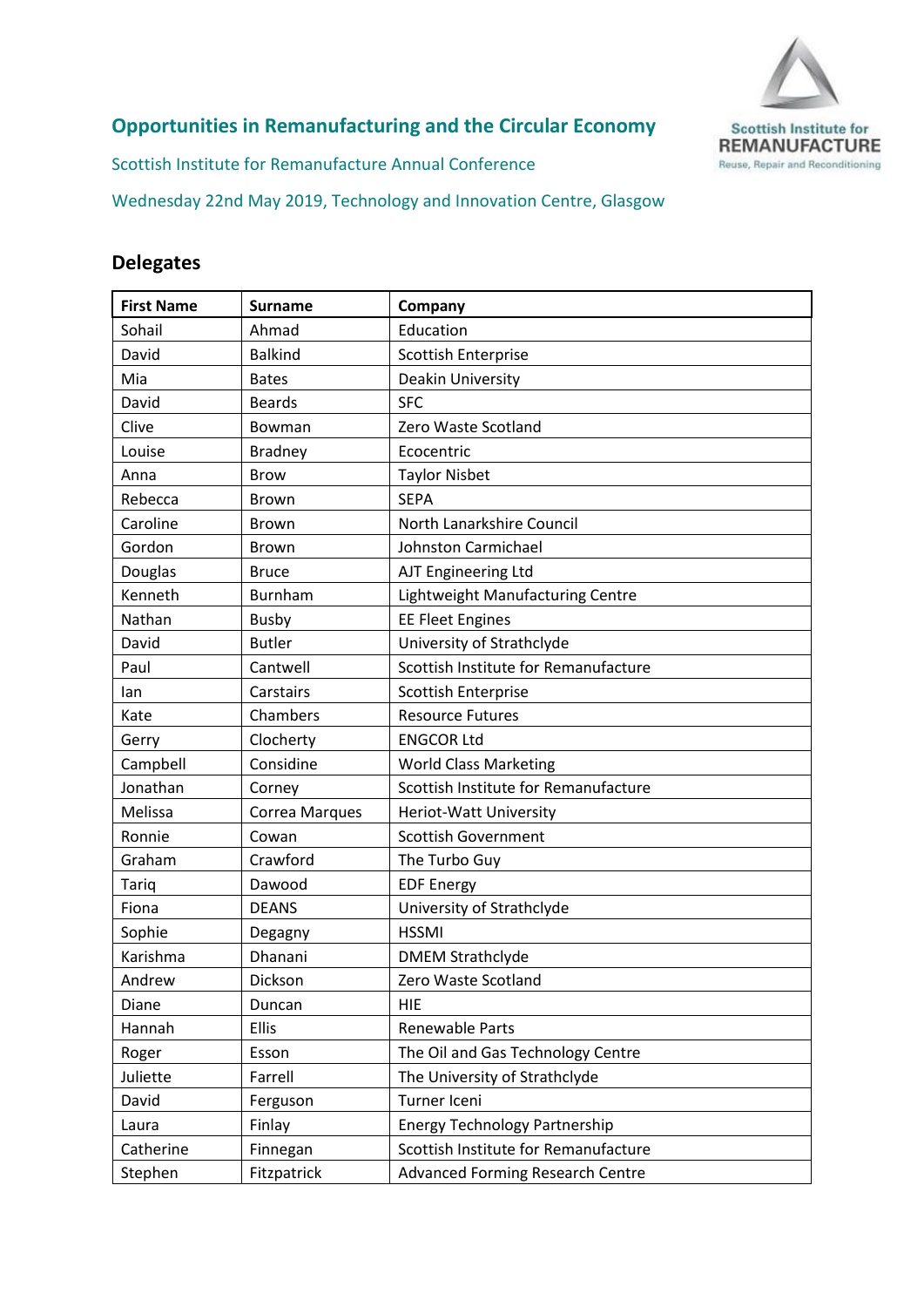| <b>First Name</b> | <b>Surname</b>  | Company                                |
|-------------------|-----------------|----------------------------------------|
| Michael           | Forbes          | Renewable Parts Ltd                    |
| Yvonne            | Gardner         | <b>NHS Scotland</b>                    |
| Ares              | Gomez           | <b>Glasgow Caledonian University</b>   |
| David             | Gunn            | <b>Norbar Torque Tools</b>             |
| Steven            | Halliday        | Rolls Royce PLC                        |
| Josef             | Harbich         | Topolytics                             |
| Ross              | Harris          | University of Strathclyde              |
| Josh              | Hasdell         | <b>KPMG</b>                            |
| David             | Hatfield        | Turner Iceni                           |
| Kay               | Henderson       | Weir Group Plc                         |
| Abi               | Hird            | <b>KTN</b>                             |
| lan               | Hogg            | IMMI (Automotive)                      |
| Molly             | Hogg            | Construction                           |
| Winifred          | Ijomah          | Scottish Institute for Remanufacture   |
| Joseph            | Inglis          | <b>EE Fleet Engines</b>                |
| Jinmei            | Jinmeiduodan    | University of Stirling                 |
| Nikki             | Kapp            | <b>Circularity Capital</b>             |
| Salah             | Karimi          | The Turbo Guy                          |
| Jennifer          | Keegan          | University of Strathclyde              |
| Colin             | Kennedy         | Zero Waste Scotland                    |
| Bill              | Kenny           | <b>AJT Engineering</b>                 |
| Paul              | Kerlaff         | <b>Edinburgh Napier University</b>     |
| Simon             | Leslie          | University of Strathclyde              |
| Daniel            | Lewis           | <b>Strathearn Strategic Consulting</b> |
| Jordan            | Lindsay         | Mage Control Systems Ltd               |
| Simone            | Lorenzi         | Turner Iceni                           |
| Jill              | MacBryde        | University of Strathclyde              |
| Garry             | Macdonald       | <b>SSEN</b>                            |
| Fiona             | MacDonald       | <b>Scottish Leather Group</b>          |
| Chrissy           | Mackay          | BeYonder Ltd                           |
| Angus             | MacMillan       | Catax                                  |
| James             | Marshall        | 10T Ltd                                |
| Lewis             | MacLagan        | <b>Electric Center</b>                 |
| Graham            | Martin          | Turner Iceni                           |
| Adelaide          | Marzano         | University of the West of Scotland     |
| Karen             | McFadden        | Catax                                  |
| <b>ANDREW</b>     | <b>MCGEORGE</b> | ALLIED IRISH BANK(GB)                  |
| Katrina           | Mckenzie        | Weee (Scotland) Ltd                    |
| Andrea            | McLaughlan      | <b>WEEE Solutions Limited</b>          |
| Lorraine          | McLean          | <b>Feel Good Factors</b>               |
| William           | McPherson       | Re-tek                                 |
| Paul              | McSweeney       | <b>Zeronet Services</b>                |
| Richard           | McSweeney       | Zeronet Services (UK) Ltd.             |